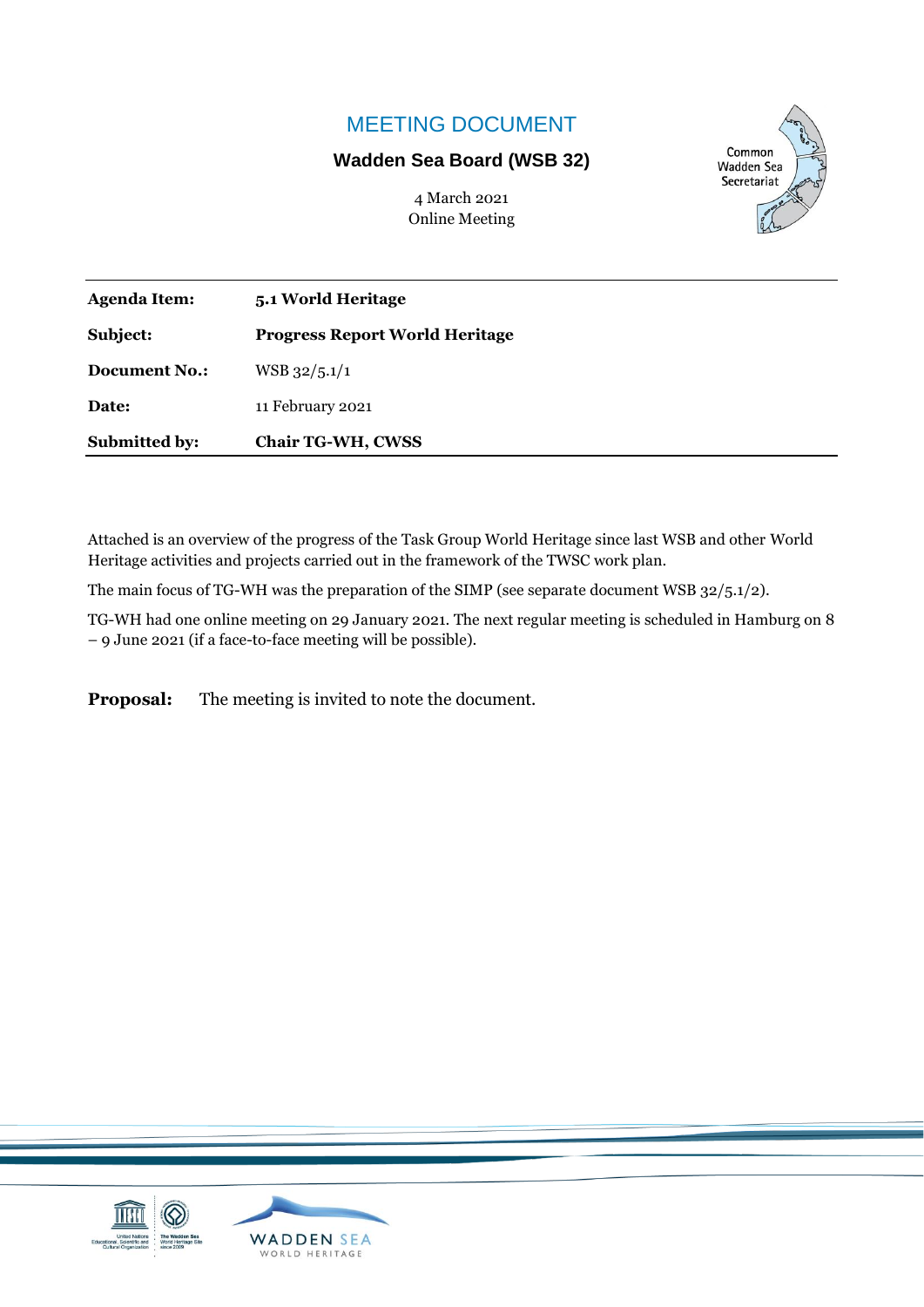# Progress Report Wadden Sea World Heritage

## **1. State of Conservation reporting to UNSCO World Heritage Centre**

TG-WH has the task to coordinate the reporting to the UNESCO World Heritage Centre by the State Parties to also underline towards the Centre that the Wadden Sea is managed as one property. Since 2018,11 reports have been submitted to the Centre (see Annex 1).

According to the Operational Guidelines (OG) of the World Heritage Convention, these reports can be distinguished as state party information (OG § 172) and reports on request by the World Heritage Centre which has received third party information on specific issues and where the State Parties are asked for information/clarification (OG § 174).

TG-WH 32 reviewed the trilateral procedure in preparing answers and reports to the World Heritage Centre and reconfirmed the trilateral agreed procedure to involve TG-WH when preparing a reply to these requests on the State of Conservation of the property regarding OG § 174 to underline towards the UNESCO that all three states take a joint responsibility for the site.

With regard to reporting under OG § 172 (state party information), the meeting noted that different approaches are currently applied in the countries with regard to which projects inside and outside the property are reported to the World Heritage Centre and which not. To find a balanced approach, the meeting decided to discuss a proposal for a joint approach at the next meeting and instructed CWSS to a prepare a first draft.

### **PROPOSAL: WSB to note.**

## **2. TG World Heritage work plan**

According to the TWSC work plan 2019 -2022, the main focus of TG-WH in 2020/21 was the preparation of the SIMP (LD §3), the implementation of the World Heritage strategy / roadmap (LD §9) international cooperation (and cooperation with the UNESCO WH marine programme (LD §10). All activities are proceeding according to the work plan.

TG-WH has been actively involved in the development of the Climate Change Vulnerability Index (CVI) and supported the preparation of the CVI workshop on 16 -17 February 2021 and will also be involved in the preparation of the workshop report, to ensure that the results will be integrated into the SIMP (see separate meeting document by EG-CC, agenda item 5.3).

## **PROPOSAL: WSB to note.**

## **2.1 International Cooperation**

On 16 December 2020, CWSS participated at the 2020 Yellow & Bohai Sea Coastal Wetlands Symposium, organised by the City of Yancheng, and took part in international panel with speakers from BirdLife International, the East Asian-Australasian Flyway Partnership (EAAFP, Wetland International and IUCN. The Wadden Sea was again presented as a showcase how to collaborate transnationally with focus on the experiences with the Wadden Sea WH Sustainable Tourism Strategy.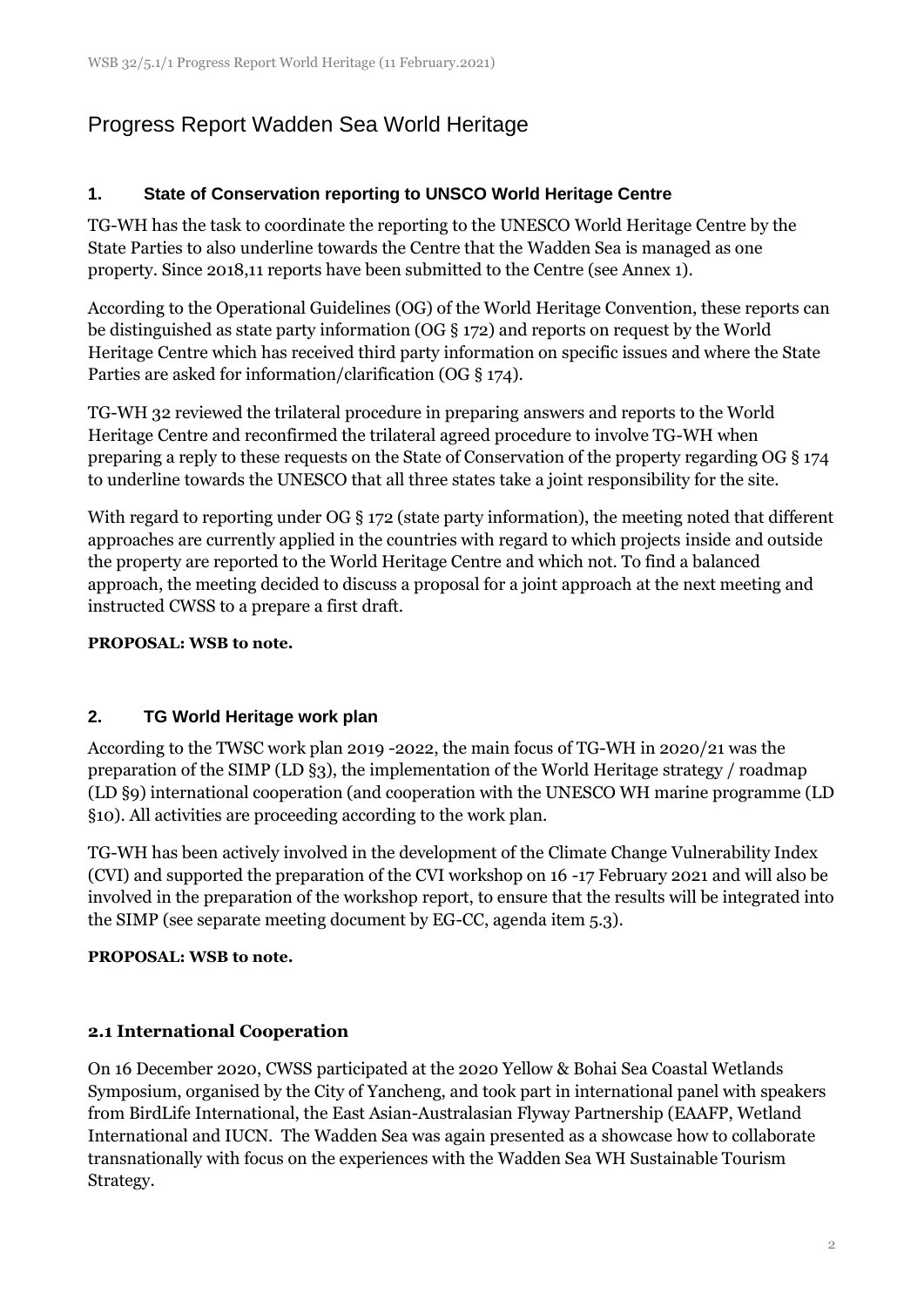A study visit of Korean representatives from the Republic of Korea (RO Korea) and the Korean Democratic Peoples Republic (DPR Korea) to the Wadden Sea planned for early 2020 was postponed, and the preparation for another date has not yet started.

The cooperation in the framework of the MoU Korea-Wadden Sea has been set on hold in 2020 also because of the pandemic.

The decision on the World Heritage nomination of the Getbol (Korean tidal flat) has been postponed for one year because the WH Committee Meeting 2020 was postponed to 2021. In case of a positive decision on the Korean nomination, the current MoU may require a re-focus of the collaboration including specific World Heritage aspects (such as flyway, management, communication).

#### **PROPOSAL: WSB to note.**

#### **2.2 World Heritage Centre**

With support of experts and focal points from the Wadden Sea region, CWSS provided information to the Centre on following topics

- Support of the project on World Heritage and renewables by Schleswig-Holstein and Lower Saxony.
- Survey on Covid-19 impacts on WH properties (April 2020 and February 2021).
- Connecting Practice (phase III): E-meeting organized as part of the joint IUCN/ ICOMOS project. Survey on how culture and nature are linked in cultural and mixed properties, but also in natural ones.
- Provide information for the IUCN World Heritage Outlook 2020 update (IUCN outlook [website\)](https://worldheritageoutlook.iucn.org/home-page).

#### **PROPOSAL: WSB to note.**

#### **World Heritage Marine Programme**

The Marine Programme covers all 50 marine World Heritage sites and supports site mangers in sharing experience, expertise and solutions toward achieving sustainable marine protected areas in the framework of the 2030 United Nations Sustainable Development Goals.

CWSS participated in a three e-meeting of site manager which were organized in 2020 (blue carbon, Covid-19 impacts, Climate vulnerability index) attended by about 40-60 people. The emeetings have conducted every two-three months addressing specific topics.

On 3 December 2020, CWSS supported the Marine Programme to conduct an e-meeting on the CVI, where the chairpersons of TG-WH, Barbara Engels, and EG-CCA, Robert Zijlstra, and the CVI developers from the James Cook University, Scott Herron and Jon Day, presented the results of the CVI process in the Waddensea.

For 2021, it is planned to continue the collaboration with the programme on other topics with relevance for the Wadden Sea.

#### **PROPOSAL: WSB to note.**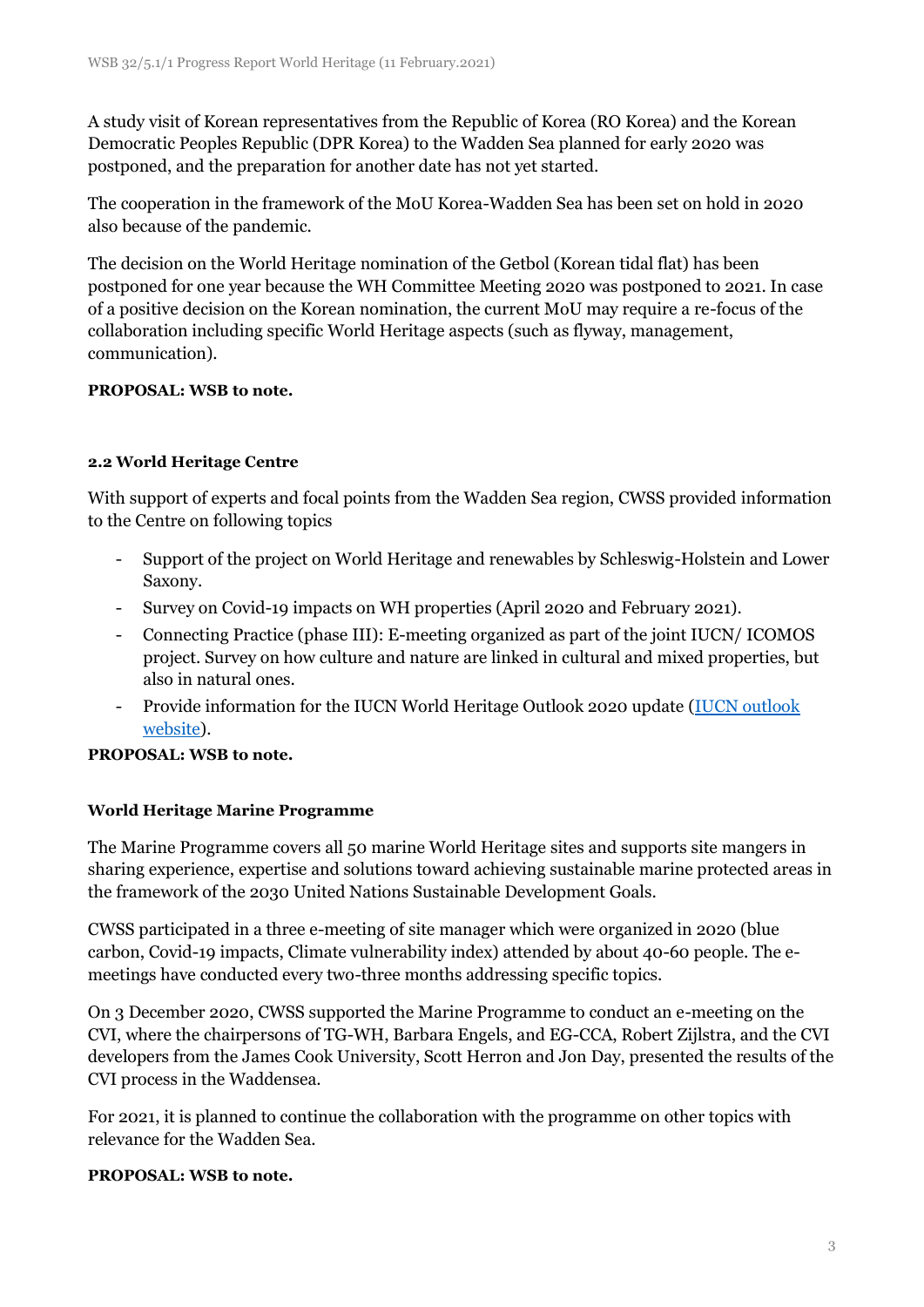#### **ANNEX 1**

## **Table 1: Reports to the WH Centre on projects (OG § 172, state party information)**

| <b>Report to WHC</b> | <b>Topic</b>                                           | <b>Status</b>                                                                                 | <b>TG-WH</b> |
|----------------------|--------------------------------------------------------|-----------------------------------------------------------------------------------------------|--------------|
|                      |                                                        |                                                                                               | involvement  |
| 26.05.2020           | New Pier at port of<br>Rømø, DK                        | Response by WHC<br>with IUCN evaluation,<br>8.10.2020                                         | Informed     |
| 18.06.2020           | New World Hertige<br>visitor centre,<br>Lauwersoog, NL | Request by WHC for<br>additional<br>information<br>14.06.2020, Letter to<br>WHC on 22.07.2020 | Informed     |
| 13.10.2020           | <b>District Heating</b><br>Plants, Esbjerg, DK         | Response by WHC on<br>19.10.2020, IUCN<br>evaluation pending                                  | Informed     |
| 10.11.2020           | Tjæreborg Wind Farm<br>Project, DJ                     | Response by WHC on<br>16.12.2020 with<br>evaluation by IUCN                                   | Informed     |
|                      |                                                        |                                                                                               |              |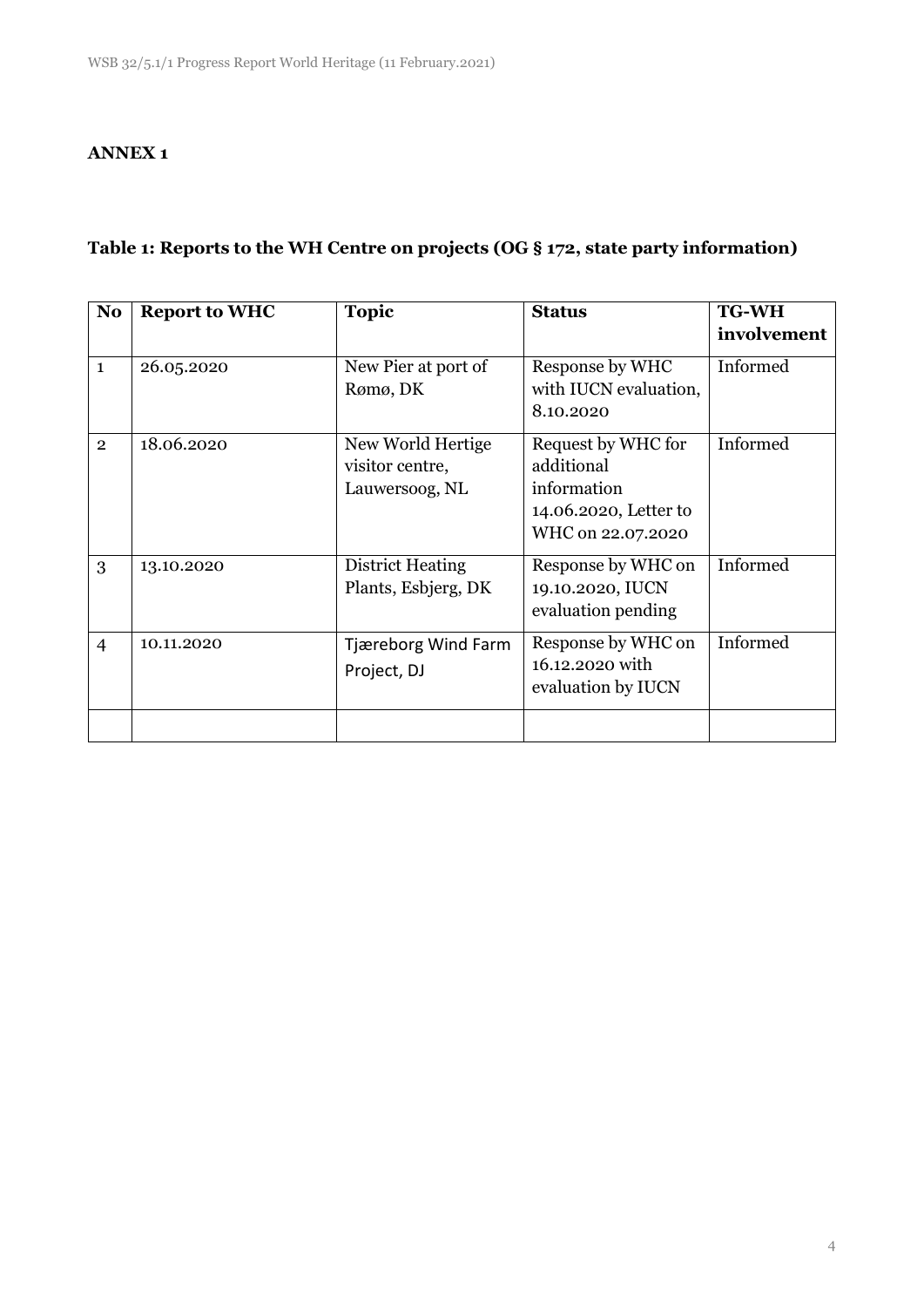## **Table 2: Request from the WH Centre requests concerning State of Conservation (OG § 174, third party information) 2018 - 2020**

| No-            | <b>Date WHC request</b> | <b>Topic</b>                                                                                               | <b>Status</b>                                                                                                                                             | <b>TG-WH</b>                     |
|----------------|-------------------------|------------------------------------------------------------------------------------------------------------|-----------------------------------------------------------------------------------------------------------------------------------------------------------|----------------------------------|
|                |                         |                                                                                                            |                                                                                                                                                           | involvement                      |
| $\mathbf{1}$   | 03.04.2018              | <b>Esbjerg Harbour</b><br>extension plans, DK<br>(third party<br>information and state<br>party reporting) | Additional<br>information provided<br>8.5.2019, 18.11.2019<br>(revised plans), IUCN<br>evaluation done<br>8.10.2020                                       | Informed                         |
| $\overline{2}$ | 30.05.2018              | Houting population<br>decline, DK.                                                                         | Reply on 23.10.2018                                                                                                                                       | Informed                         |
| 3              | 11.01.2019              | MSC Zoe container<br>spill, NL                                                                             | Final draft on<br>28.03.2019,<br>submitted by NL,<br>including information<br>from Germany<br>(container spill and<br><b>Glory Amsterdam</b><br>incident) | Provided<br>input in<br>drafting |
| $\overline{4}$ | 05.06.2019              | Elbe deepening, D                                                                                          | Reply in preparation<br>by Germany                                                                                                                        | Informed                         |
| 5              | 20.6.2019               | Fossil Fuel Mining,<br>NL                                                                                  | Final draft on<br>16.08.2019 submitted<br>by NL to TG-WH for<br>comments                                                                                  | Provided<br>input in<br>drafting |
| 6              | 25.02.2020              | Salt Mining, NL                                                                                            | Reply on 2.12.2020,<br><b>IUCN</b> evaluation<br>ongoing. Request for<br>information on<br>Agenda 2015<br>(7.12.2020)                                     | Informed                         |
| $\overline{7}$ | 25.06.2020              | Wind farm project,<br>Schleswig Holstein                                                                   | Reply in preparation<br>by Schleswig-Holsten                                                                                                              | Informed                         |

According to the trilaterally agreed procedure, TG-WH was informed respectively involved in preparing a reply to a WHC request on the State of Conservation of the property.